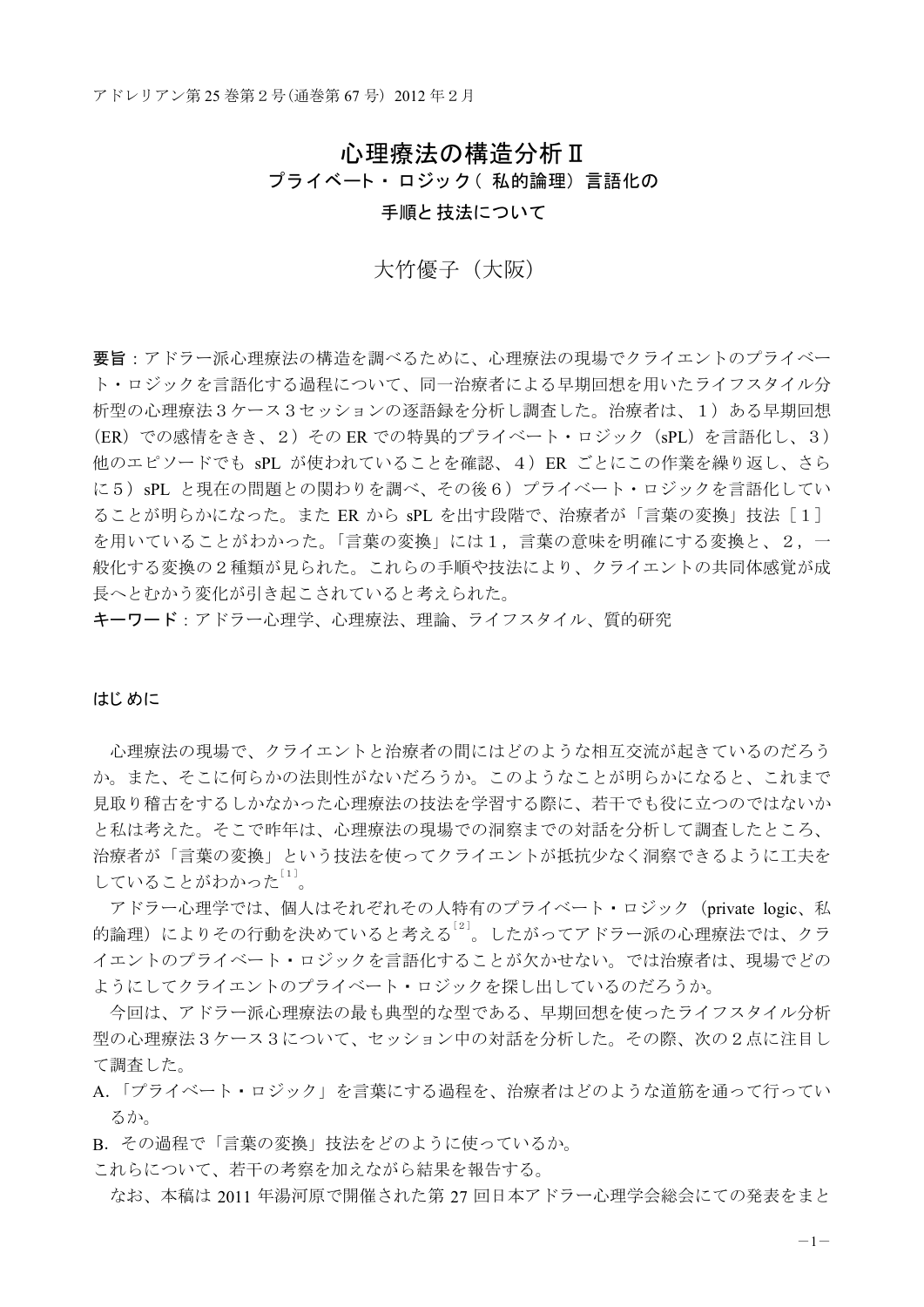# 対象と方法

2008 年2月より 2009 年1月までの間に同一治療者によって行われたアドラー心理学ワークシ ョップでの個人カウンセリングセッションのうち、早期回想を用いたライフスタイル分析型のセ ッション3例の逐語録を、次に示す方法で分析した。研究目的の録音について、クライエント及 び治療者には、口頭、文書または E - メールで了解を得た。また、今回分析対象となった3例の 提示については、いずれもクライエントの了承を得た。

なお、以下に提示する早期回想や発話には、個人情報保護と内容理解のために、全体の流れに 差し障りない程度の変更を加えた。

<分析方法>

逐語録をもとに次の方法で分析した。なお「メッセージ」とはクライエントの次の発話を規定 する治療者の発話、「メタ・メッセージ」とはそれからしばらくの間の話題を規定する治療者の 発話をさす<sup>[3]</sup>。また、「相 (phase)」とは、あるメタ・メッセージから次のメタ・メッセージま でのひとまとまりの対話をさす<sup>[4]</sup>。

- 1. 治療者の第一発話を "T 1 " とし、以後同様に治療者の発話に番号を付け、治療者の発話を すべてこの番号で呼ぶこととした。例えば、治療者の第 30 番目の発話を T30 と呼ぶ。クライ エントの発話は "C" とし、治療者の発話と区別した。
- 2. 逐語録よりメタ・メッセージを抽出し、その発話を記録した。
- 3. 逐語録より次の項目を抽出した。

| 相            | 発話<br>番号 | 発話                          | 相の内容                         | 段階   |
|--------------|----------|-----------------------------|------------------------------|------|
| $\mathbf{1}$ | T1       | はい、相談したいことを。                | 現在の問題                        |      |
| 2            | T2       | 子ども時代の思い出は?                 | ER1の間ぎ取り                     |      |
| з            | T20      | もう一つの方の思い出は?                | ER2の間き取り                     | 情報収集 |
| 4            | T23      | お父さんはどんな人でしたか?              | 家族布置                         |      |
| 5            | T31      | さっきのお話に戻りますが、小2のとぎに?        | ER1聞き取りに戻る                   |      |
| 6            | T36      | 書き取りますのでもう一回ゆっくりお願いできますか?   | ER書き取り                       |      |
| 7            | 758      | このときどんな感情でしたか?              | ERI から SPL を 出 ず<br>(PL探索関始) |      |
| 8            | T78      | 他に思い当たる節がありますか?例えば?         | sPL1の他の例                     |      |
| 9            | T88      | 職場でもみんなと一緒かどうか絶えず聞いているんですね? | sPL1と現在の問題                   | 情報分析 |
| 10           | T93      | このとぎ(ER1)はお母さんに言ったのね?       | ER1に戻りsPL1の確認                |      |
| $11\,$       | T112     | 向こう側の思い出で、今度はどんな感情でしたか?     | ER2からsPL2を出す                 |      |
| 12           | T118     | 例えばどんなこと?                   | sPL2の他の例                     |      |
| 13           | T13B     | 大人になってからこれを見ると、どう思いますか?     | 洞察                           | 洞察   |
| 14           | T 181    | どうしますか ?しばらく考える?            | 正対と勇気づけ<br>(PL発話)            | 絲結   |

表1. メタ・メッセージと相 ケース1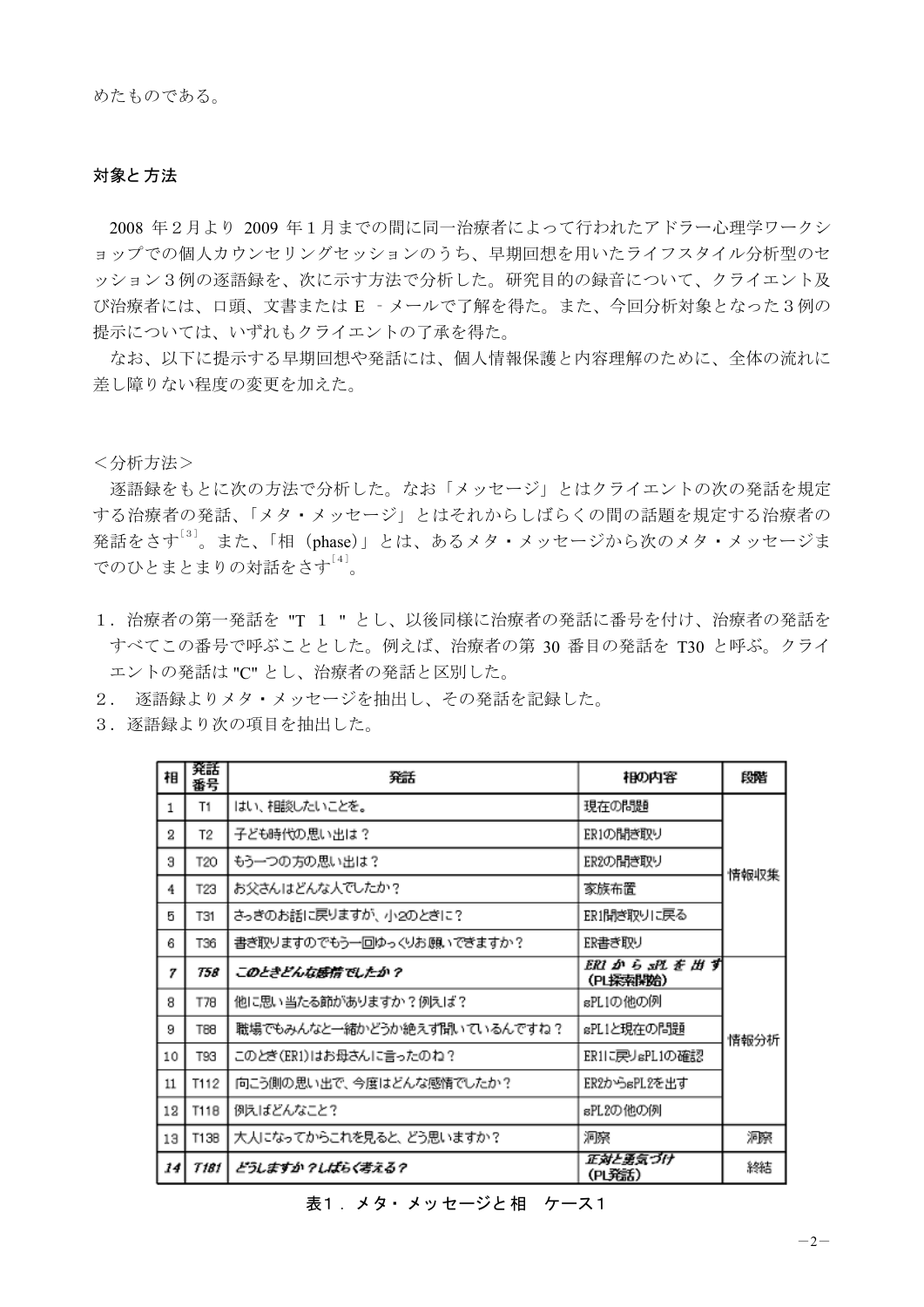- 1)クライエントの語る現在の問題
- 2) 早期回想 (ER)
- 3)プライベート·ロジック (PL) が最終的にはっきりと語られた発話箇所とそのときの治療 者の発話、そのときの相
- 4)PL 探索開始した発話箇所とそのときの治療者の発話、そのときの相
- 5)早期回想から出たプライベート·ロジック (これを特異的プライベート·ロジック (sPL) とした。)
- 6)PL 探索開始から PL 発話までの間に見られた「言葉の変換」

<手順>

逐語録より、1)「現在の問題」と2)「早期回想」を抽出した後、3)「プライベート・ロジ ックがはっきりと語られた発話箇所とそのときの治療者の発話」を抽出した。これは、「私は(人々 は・世界は) ~~だ。または~~でなければならない。だから私は~~しよう。」という文章に 近いかたちで治療者が発話している箇所と、その内容とした。このときに語られたプライベート •ロジックを、PL と呼ぶことにし、これが発話されたときの相を記録した。例えばケース1では、 最終の相である第14 相目、「正対と勇気づけ」の相(表1参照)にある第183 発話目で治療者が、

T183: 私がしっかりしてると期待される。不注意で抜けていると周囲に期待されない。本当は寝 てるだけで愛されるのが最高だけど、それは無理だから、不注意に失敗しながら暮らそう。

と発話している。これは次のように言い換えることができる。

「私は寝ているだけで愛されなければならない。(でもそれは無理だから、周囲に期待されて仕 事が増えないように)不注意に失敗しながら暮らそう。」

つまり前述の、「私は~~でなければならない。だから私は~~しよう。」の形となる。そこで、 このケースでは T83 の発話を3)「最終的に語られた PL」とした。

次に逐語録をさかのぼって4)「PL 探索を開始した箇所」を探し出し、そのときの治療者の発 話とそのときの相を記録した。例えばケース1では第58 発話目、第7相目「早期回想 (ER 1) 1から sPL 1を出す」相で治療者は、ER 1を読み上げた後直ちに

T58 : (ER 1を読み上げる。) このとき、どんな感情でしたか?

と発話している。それまでは早期回想エピソードの聞き取りであったのが、この T58 で感情につ いての質問に変わっており、T58 で情報収集の段階から情報分析の段階へと入ったことがわかる。 そこでこの T58 を4) PL 探索開始箇所とした。

さらに、それぞれの早期回想から出てきた、その回想に特有のプライベート・ロジック (sPL) を記録した。例としてケース3の第8相目「ER 2から sPL 2を出す」相の一部を次に示す。

T73: (略: ER 2を読み上げる) この話で、どんな感情がありましたか? C:私は、おろかだ。 T74: ははあ、どこがおろかなんですか? C: 財布をなくしてしまった。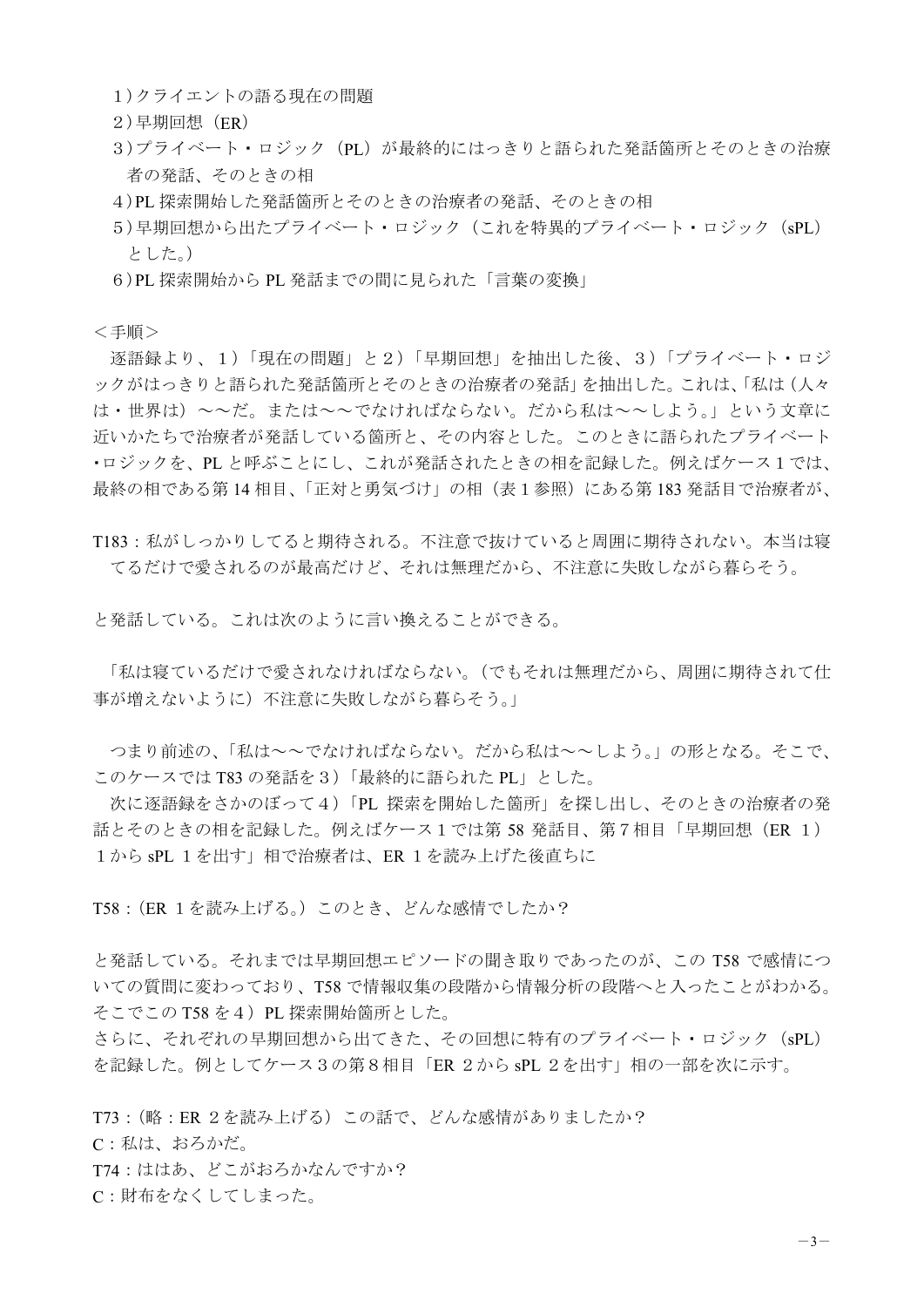T75: 何でなくしてしまったんでしょうね。注意深くないから?

C:注意深くない、からだと思う。

T76: 他のことに夢中になるから?

(T77 は T76 の繰り返し)

C: それもあると思います。

T78: どういう点が注意深くなかったりおろかだったりするのかもうちょっと教えてもらえます か?あなたの問題点を。

C: その、買い物した帰りに、河原を通って来たとき、河原遊びのほうが面白くなってしまって。 T79: ああ、そうなんだ、寄り道したんですか、もう少しちゃんとした道があるのに。

C:はい、わざわざ河原の中を通って。でも、楽しかったことしか覚えてないんです。

T80:あ、楽しかったんですね、はいはい。だいたいいつも寄り道する人なんですか? 人生。 C:嫌いじゃないですね。

T81 : そう、で、普通の道を普通に生きていくのはいやなのね?

T80 と T81 の発話内容を合わせると、

「私は普通の人生を普通に生きていくのはいや。だから私は寄り道する」

となる。これを、この早期回想に特異的なプライベート・ロジック、specific private logic (sPL) とし、5)として記録した。

さらに、PL 探索開始から PL 発話までに出されたメッセージについて検討し、6) 使われてい る「言葉の変換」を抜き出した。たとえば、上記に示したケース3の T73 から T81 部分の、下線 のついた言葉を抜き出すと

「(C:) 河原を通って来た」→「寄り道した」→「(人生) だいたいいつも寄り道する」→「普通 の道を普通に生きていくのはいや」

と、「言葉の変換」が見られる。なお、(C:) がついているのはクライエントの発話である。

## 結果

1. 収集した情報について

情報収集の段階で、治療者はどのケースからも、現在の問題、家族布置、そして2つの早期回 想を聞き取っていた。

#### 2. 相について

2-1:相から見たセッション全体の流れ

逐語録よりメタ・メッセージを拾い上げ分析したところ、それぞれのセッションは表1、表 2、表3に示すような相に分かれていた。それぞれの相は大きく分けて、情報収集、情報分析、 洞察、終結または再教育、の4段階に分けることができた。これは今回対象となった3セッシ ョンで共通していた。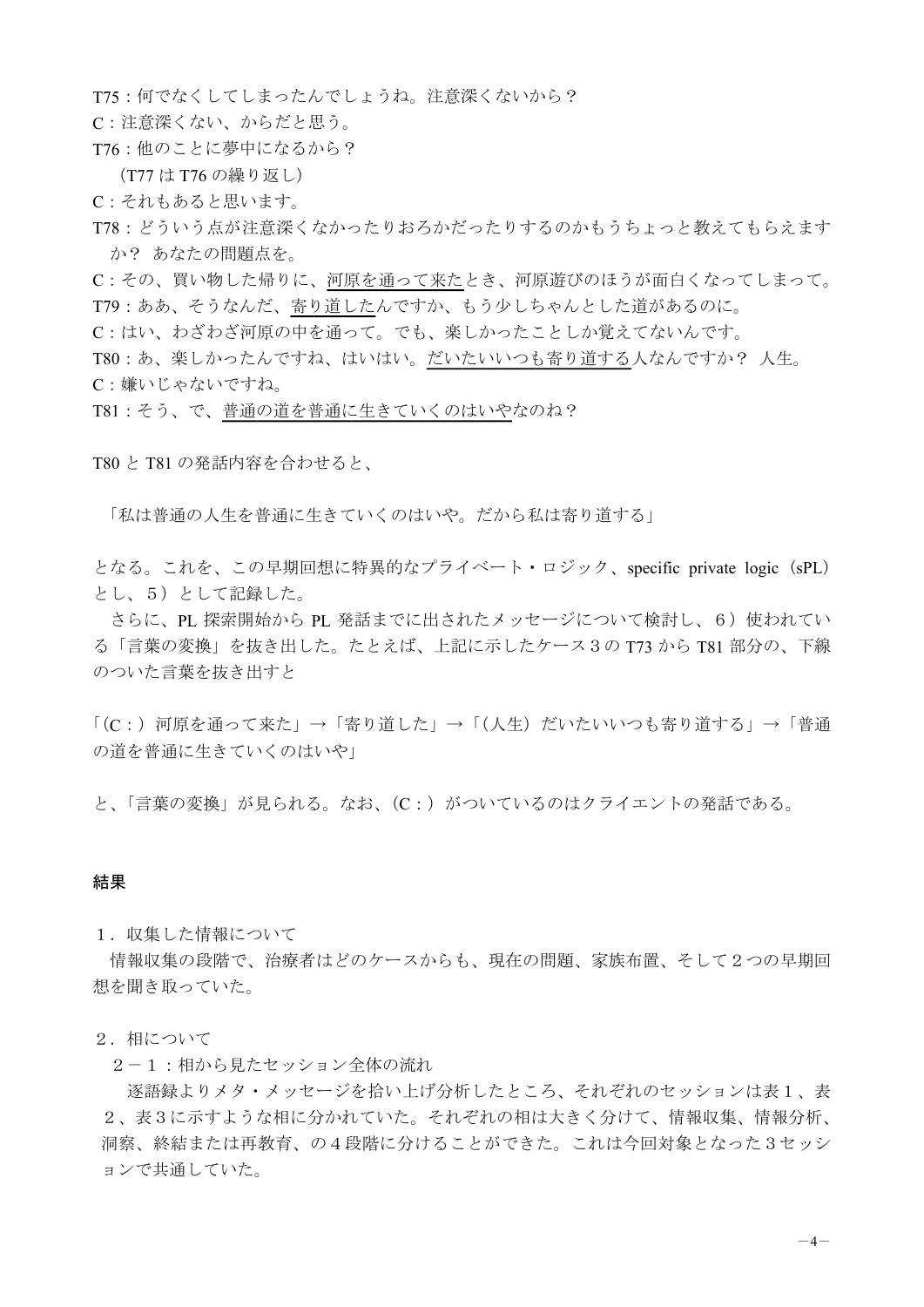2-2: PL 探索開始から PL 発話までの相について

表1, 2, 3に示すとおり、PL が語られたのは、ケース1では「正対」の相、ケース2では 「洞察」の相、ケース3では「sPL と現在の問題」の相であり、3つのケースでそれぞれ異な っていた。一方 PL 探索開始は3ケースとも、初めに扱った方の ER から sPL を出す相から であった。また、PL 探索開始から PL 発話までの間に3ケースに共通してみられるのは、「ER から sPL を出す」相、「sPL の他のエピソード」の相、そして「sPL と現在の問題」の相であ った。このことから、PL 探索は、主に情報分析の段階にあるこの3つの相で行われている と考えられた。そこで、これらの相でみられたメッセージを調査して各ケースに共通する PL 探索の手順を探したところ、次のようなことがわかった。

3. PL 探索開始から PL 発話までの流れについて

治療者は各ケースに共通して、1) PL 探索開始箇所でまず早期回想での感情について質問し、 いくつかの質問の後、2)早期回想に特有のプライベート·ロジック (sPL)を発話した。それか ら、3) その sPL が早期回想とは別のエピソードでも働いていることを確認した。そして4) こ の手順1)から3)を、それぞれの早期回想について行った。さらにその後、5)現在の問題と の関係についての相でいくつか対話をした後で、6)最終的に PL を発話していた。

この手順を、ケース2を例として説明する。まず、このケースでの PL 探索開始は、早期回想 2を聞き取った後の治療者の第62発話目

T62: このときの感情はどうでしたか?

であった。そのしばらく後の会話を次に示す。

T78:この思い出で、お母さんはどんなふうにあなたの話を聞けばよかったんでしょうね。 (中略)

| 相               | 発話<br>番号        | 発話                                     | 相の内容                     | 機階   |
|-----------------|-----------------|----------------------------------------|--------------------------|------|
| 1               | T1              | (どんなお話ですか?)はい                          | 現在の問題                    |      |
| 2               | ТЗ              | ご両親は一緒には暮らしてないんだ?                      | 家族布置                     |      |
| З               | T7              | 思い出を聞かせてもらえますか?よい思い出からお願いします           | ER1の間ぎ取りと書き取り            |      |
| 4               | T13             | じゃ、もう一つの(思い出の)方ね。                      | ER2の間ぎ取りと書き取り            | 情報収集 |
| 5               | T32             | はい、それじゃ書きましょう                          | ERの板書                    |      |
| 6               | T49             | 両方の思い出の中で、あなたの持っている力とか強さとか可能<br>性とかって? | バーソナル・ストレンクス             |      |
| 7               | T57             | (現在の問題では、)どんな風にお困りですか?                 | 現在の問題について                |      |
| 8               | 762             | じゃ、こっちー回戻りましょう。このときの感情はどんなでした<br>か?    | ERZがらsPLZを出す<br>(PL探索默哈) |      |
| 9               | T <sub>84</sub> | 他にどんなことがありました?                         | sPL2の他の例                 | 情報分析 |
| 10 <sub>1</sub> | T94             | お姑さんとの間ではどんなことがありますか?                  | sPLと現在の問題                |      |
| 11 I            |                 | 7113 (変えたい人は誰なのかな?)ん、じゃあその話をしましょう。     | 目標の確認と洞察<br>(PL発話)       | 洞察   |
|                 | 12 T126         | どうですか?それ。続ナます?                         | 正対と勇気づけ                  | 再教育  |
|                 |                 | 13  T132   彼女の良さ、強さ、可能性ってなあに?          | 新しい視点の提示                 |      |

表2. メタ・メッセージと 相 ケース2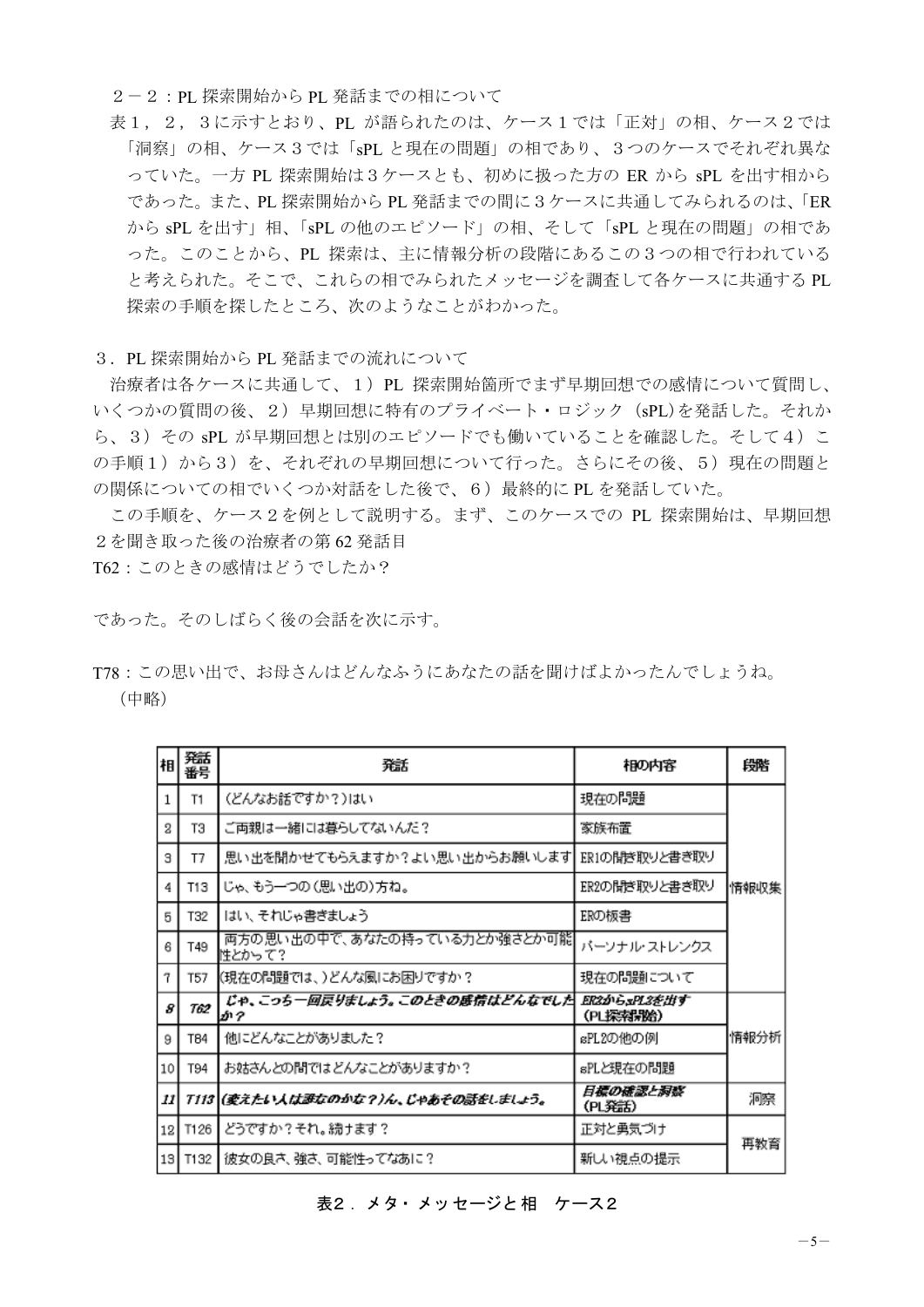C: よく言ったわねって。

T80:はい、よく言えたわねって、言ってほしかったんですね。なるほどね。あなたのやってる 努力とか、苦労とかを、認めてほしかったんですか?

C:はい。

T81: でも、わかってくれなかった?

C:はい。

T82: ふううむ。あなたっていうのは、人に理解されない人だったんですか? よく誤解されるの ? 子どもから大人になる間ずっと。

C:ありますね。

T83: あなたの気持ちが通じないってのがあるのかしら? いつも、いろんな時に。

C:…一番大切な人に、通じないことが、あるんです。

T84 : 他にどんなことがありました? (←「他のエピソードをきく」相に入るメタ・メッセージ)

クライエントが「努力とか苦労を認めてほしい」という願いを持っていながら「気持ちが通じ ない」と考えていたことが、T83 までに明らかになった。これを、この早期回想での特異的なプ ライベート・ロジック、sPL とした。

続けて治療者は、T84 で、次の相である「他のエピソードをきく」相に入るメタ・メッセージ を発話した。さらにこの後の会話は、次のようであった。

T88 : どんな感じですか、そのお話 (T84 で聞き取った、他のエピソード) は。

C: ものすごく私、悪いことしたんだなあ、って。

T89: そのおじいさんは、どうすればよかったんでしょうね?

C:怖い顔を、してほしくなかった。

T90:はああ、そうなんだ。やさしく接してほしいんでしょうか、いろんな人に。

| 相            | 発話<br>番号       | 発話                                       | 相の内容                    | 段階   |
|--------------|----------------|------------------------------------------|-------------------------|------|
| $\mathbf{1}$ | T1             | どんなお話でしょう                                | 現在の問題                   |      |
| 2            | T <sub>5</sub> | ちょっと他へ。ご主人はおられますか?                       | 家族布置                    |      |
| З            | T16            | どの思い出のお話をしますか?                           | ER1開き取りと書き取り            | 情報収集 |
| 4            | T34            | じゃ、もう一つの方を。                              | ER2書き取りと書き取り            |      |
| 5            | T40            | じゃ、書きましょうか                               | 板書                      |      |
| Б            | 752            | あのとき感情はどうでした?                            | ER1がらsfL1を出す<br>(乳探索閉始) | 情報分析 |
| $\tau$       | T66            | どんなことをしたいですか?                            | PL1の具体例                 |      |
| 8            | T73            | この話でどんな感情がありました?                         | ER2からsPL2を出す            |      |
| 9            | T96            | 不登校なんかについても、あなたが自分でなんとかしなきゃ<br>いけないんですか? | sPLと現在の問題<br>(乳発話)      |      |
| 10           | T109           | 不登校に関して、もう少しあなたの考えてることを言って<br>ほしいんだけど。   | 現在の問題と洞察                | 洞察   |
| 11           | T145           | どうしましょ?                                  | 正対                      | 再教育  |
| 12           | T152           | 何がしたいんでしょう、彼らは?                          | 提案                      |      |

表3. メタ・メッセージと相 ケース3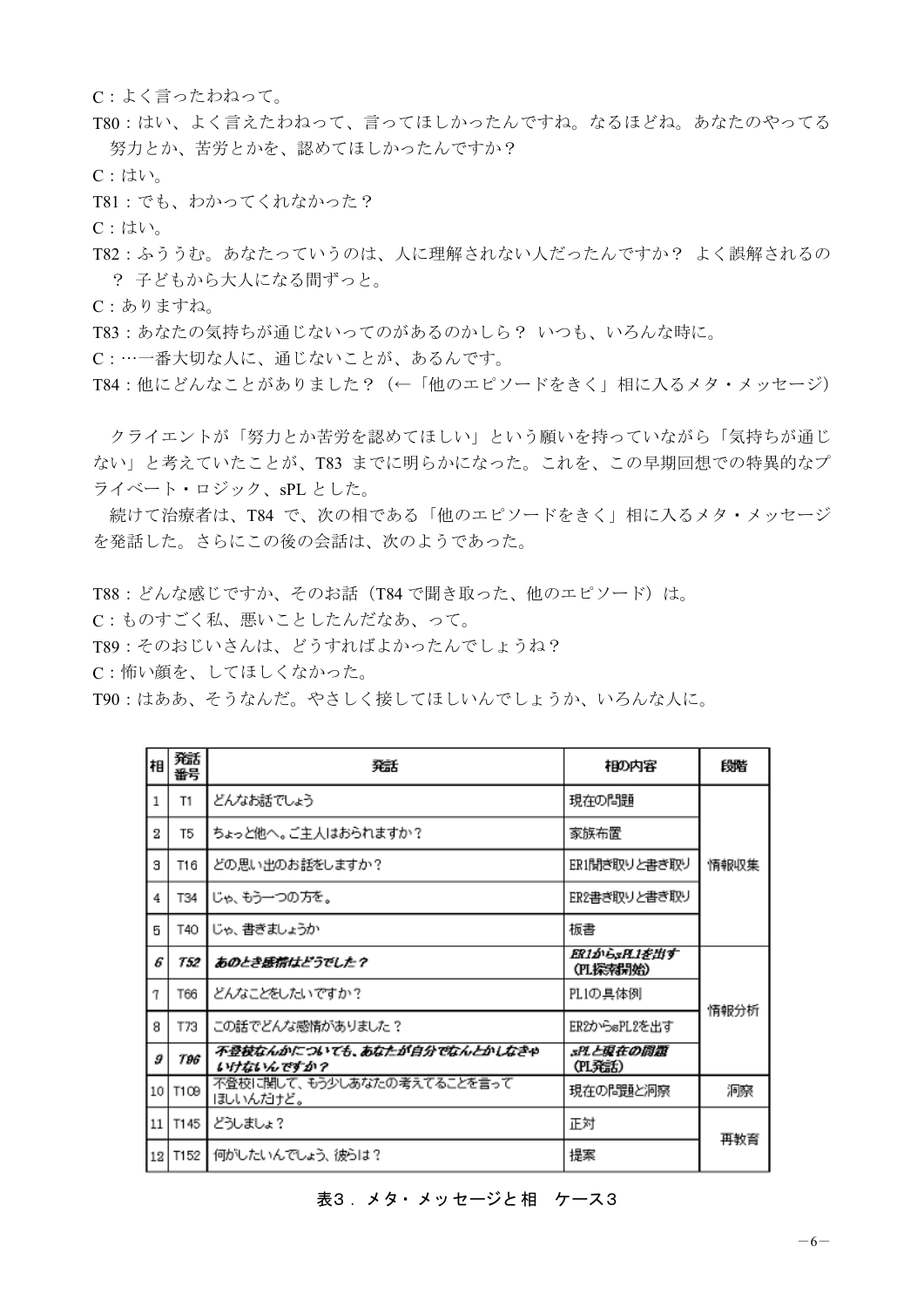C:はあ。

T91 : みんなにね、 きついこと言われたくない?

C:はい。

T92:うん、でもみんな、そんなことなくて、一番大事な時にひどいこと言う?

C:はい。

T93:はいはい。特に、あなたが間違ったことするとそうなのかしら? 間違いをすると相手がひ どいことする?

C:はい。

T94:はい。お姑さんとの間ではどんなことがありますか? (←「現在の問題とのつながり」を 聞くメタ・メッセージ

T83 で出た、この早期回想での特異的なプライベート·ロジック (sPL)「努力とか苦労を認め てほしいのに気持ちが通じない」が、他のエピソードでも働いていることをT92で確認している。 そして T94 の発話は、早期回想から出た sPL と現在の問題とをつなげる相に入るメタ・メッセー ジである。

この後しばらく対話が続き、このケースの PL 発話へと至る。次に示すのは、PL 発話のあたり の会話である。

- T123 : (2つの早期回想には)「(人は) いつも (私が) 何もしないでも受け入れてくれるべき。 私が正直に努力しているときはちゃんと応えてくれるべき、そうしない人は罪深い」って書い てあるように思えるんですが、(略) あなたのコミュニケーションはどこに問題があると思い ますか?
	- (中略)

C: わかってほしいと思うところ・・・

- T125: ん? 私の思った通りに変わりなさいっていうところ? そうじゃないわよこうしなきゃっ  $\tau$
- C:はい。

T126 : どうですか? それ、続けます?

- C: 続けません。はい。
- T127: どうしましょ。じゃ、続けないとして。こうやって思い出に書いてあることはいつも、小 さい時にあなたが決心したことなんです。だから、すごく子どもっぽいんですよ?6つとか7 つとかくらいに、こんな風に思ったんですね。で、「私がこんなに誠実に動いてるのに、そん な風に怒るなんて、それはひどい、(ふつう) こう動くでしょ?」ってやり方で、人をはかる ことにしたみたい。(中略)いま大人になって、そのやり方を見直すことについて、どう思い ます?

T123 から T127 にかけて徐々に「人は~~であるべき。だから私は~~しよう」の形で PL が 発話されていた。その内容をまとめると、

「人はいつも(私が)何もしなくても受け入れてくれるべき。私が正直に努力してるときは応 えてくれるべき。 だからそうしない人には、 こう動くでしょ、 と人をはかる。」

となる。これを、このケースのPLとした。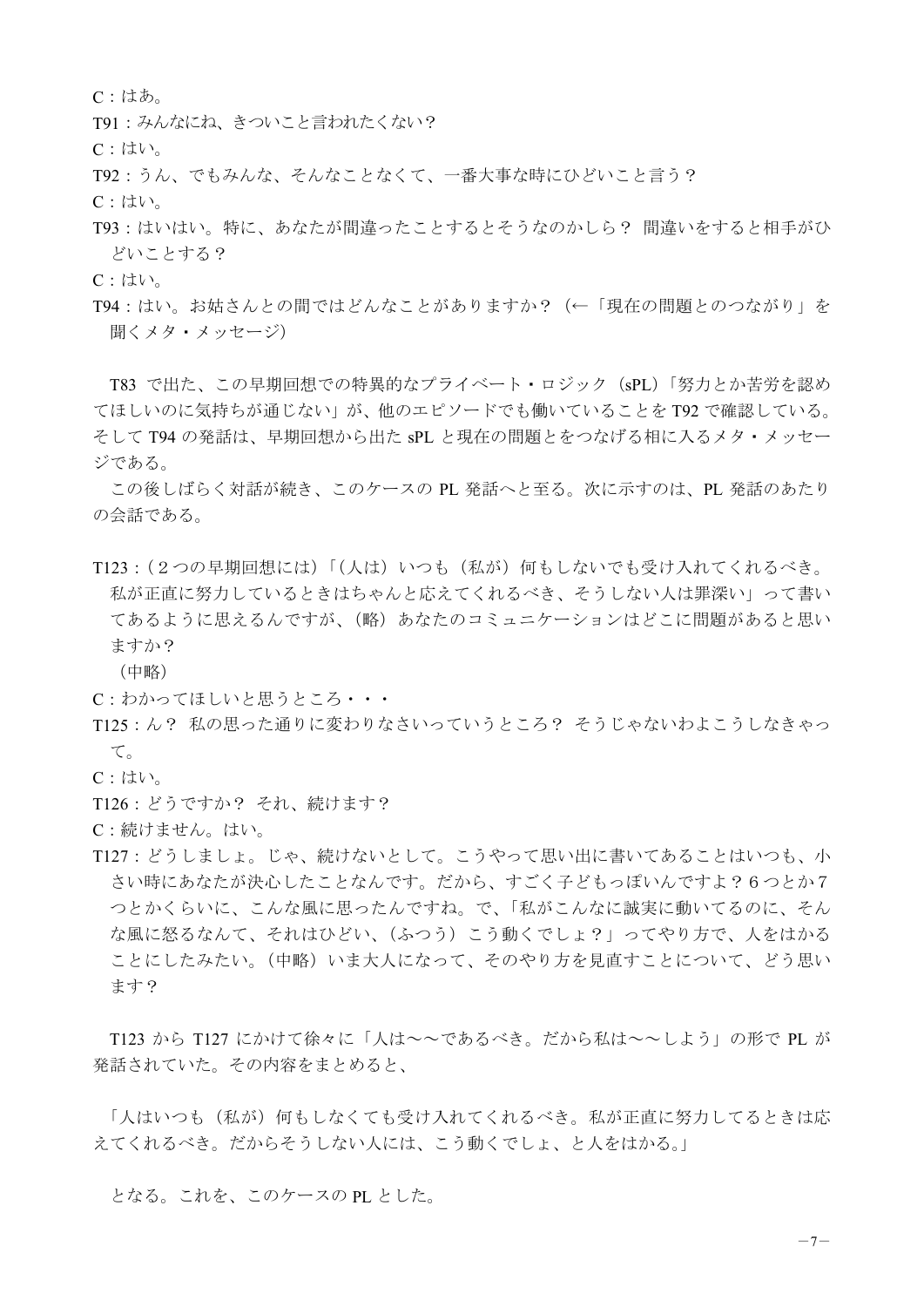今回分析した3ケースに共通して、PL 探索開始から PL 発話までの間に、上記のような流れが みられた。これをまとめると次のようになる。

- 1) 早期回想での感情についてきく (PL 探索開始)
- 2) その早期回想に特有のプライベート·ロジック (sPL)を発話
- 3) その sPL がその早期回想とは別のエピソードでも働いていることを確認
- 4) それぞれの早期回想について、上記1から3を繰り返す
- 5) sPL と現在の問題との関係についてきく
- 6) 最終的に PL を発話
- 4.「言葉の変換」について

早期回想から sPL を出す相で、3ケースとも2種類の「言葉の変換」が使われていた。それら の「言葉の変換」は、a、言葉の意味を明確にする変換、b、一般化する変換、であった。以下に、 各ケースから例を示す。

㸺ࢫ࣮ࢣ㸯㸼

- T 63 : どういう点でショックでどういう点で驚きでした?
- C : 日本人だからみんなと一緒が好きなのに、なんで私ちがうの? って。
- T 64 : ああ、みんなとちがうのがいやだったんですか?
- C : (みんなと) ちがうし、「あ、これと違ったんだあ」って
- T 65 : 違ったんだあって、どういうことなんでしょう? 間違ってたってこと?
- C :世間一般の人達は、この体操着じゃなかったあって。
- T 66 : じゃ、人並みじゃなかったってこと?
- C : はあ。人並みじゃなかった。
- T 67 : 人並みじゃなくて、劣ってた?…
- C: 劣ってたっていうか、…劣ってたっていうか、これと違ったっていう…
	- (略)

T 69: どういう点が一番悪いんですか?···みんなと一緒でなきゃ…

- C : みんなと一緒でなかった…
- T 70 : はあああ。いつも、みんなと一緒でないなあって思ってるんですか? 私はどっかみんな と違うなあって。

(略)

- C : 友達が、冬の体操着を着てる私を、
- T 73 : ばかにされた?
- C: うーん、ばかにされたし、ちがうよって指摘…
- T 74 : 言われたのね
- $C$   $:\mathbb{C} \cup \mathbb{C}$

変換1-1: (C:) これと違った

→間違ってた →人並みじゃなかった →劣っていた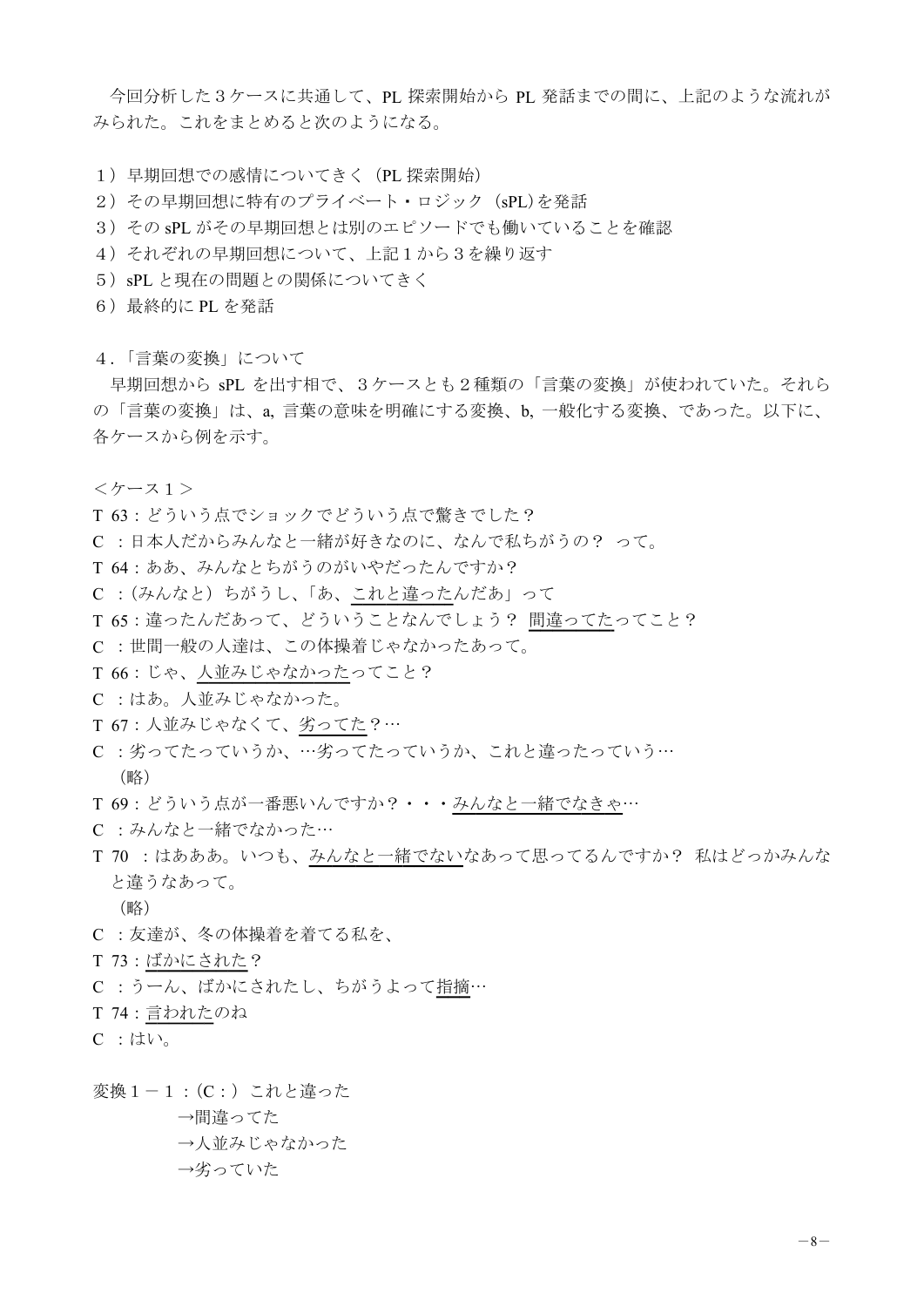変換 $1 - 2$ : ばかにされた

→指摘(された) →言われた

変換1-3:みんなと一緒でない

→いつも、みんなと一緒でない (と 思っている)

と、3筋の変換の流れが見られた。変換1-1と1-2はクライエントの言葉の意味を明確にす る言葉の変換である。1-3はクライエントの言葉に「いつも」をつけている。これは「一般化 する変換」である。

㸺ࢫ࣮ࢣ㸰㸼

T78: この思い出でお母さんはどんなふうにあなたの話を聞けばよかったんでしょうね。

C: ただ聞いてほしかった。

T79: そうねって、そういうこともあるよね、って聞いてほしかったんだ。そうでもない?

C:よく言ったわねって。

- T80:はい、よく言えたわねって、言ってほしかったんですね。なるほどね。あなたのやってる 努力とか、苦労とかを、認めてほしかったんですか?
- C:はい。

T81: でも、わかってくれなかった?

C:はい。

T82: ふううむ。あなたっていうのは、人に理解されない人だったんですか? よく誤解されるの ? 子どもから大人になる間ずっと。

C:ありますね。

T83: あなたの気持ちが通じないってのがあるのかしら?いつも、いろんな時に。

C:…一番大切な人に、通じないことが、あるんです。

変換2-1: (C:) 聞いてほしかった。よく言えたわねって。 →努力とか苦労とかを認めてほしかった

ここでは「聞いてほしかった。よく言えたわねって。」というクライエントの使った言葉の、意 味を明確にするように言葉を変換している。また、

変換2-2: (お母さんが) わかってくれなかった

→ (あなたは) 人に理解されない人だった

→よく誤解される?大人になるまでずっと

→いつも、いろんなときにあなたの気持ちが通じない

これは一般化する変換であるが、そのうち1回目の変換「(お母さんが)わかってくれなかっ た→ (あなたは) 人に理解されない人だった」では、意味を明確にする変換と一般化する変換の 両方が一度にされている。

㸺ࢫ࣮ࢣ㸱㸼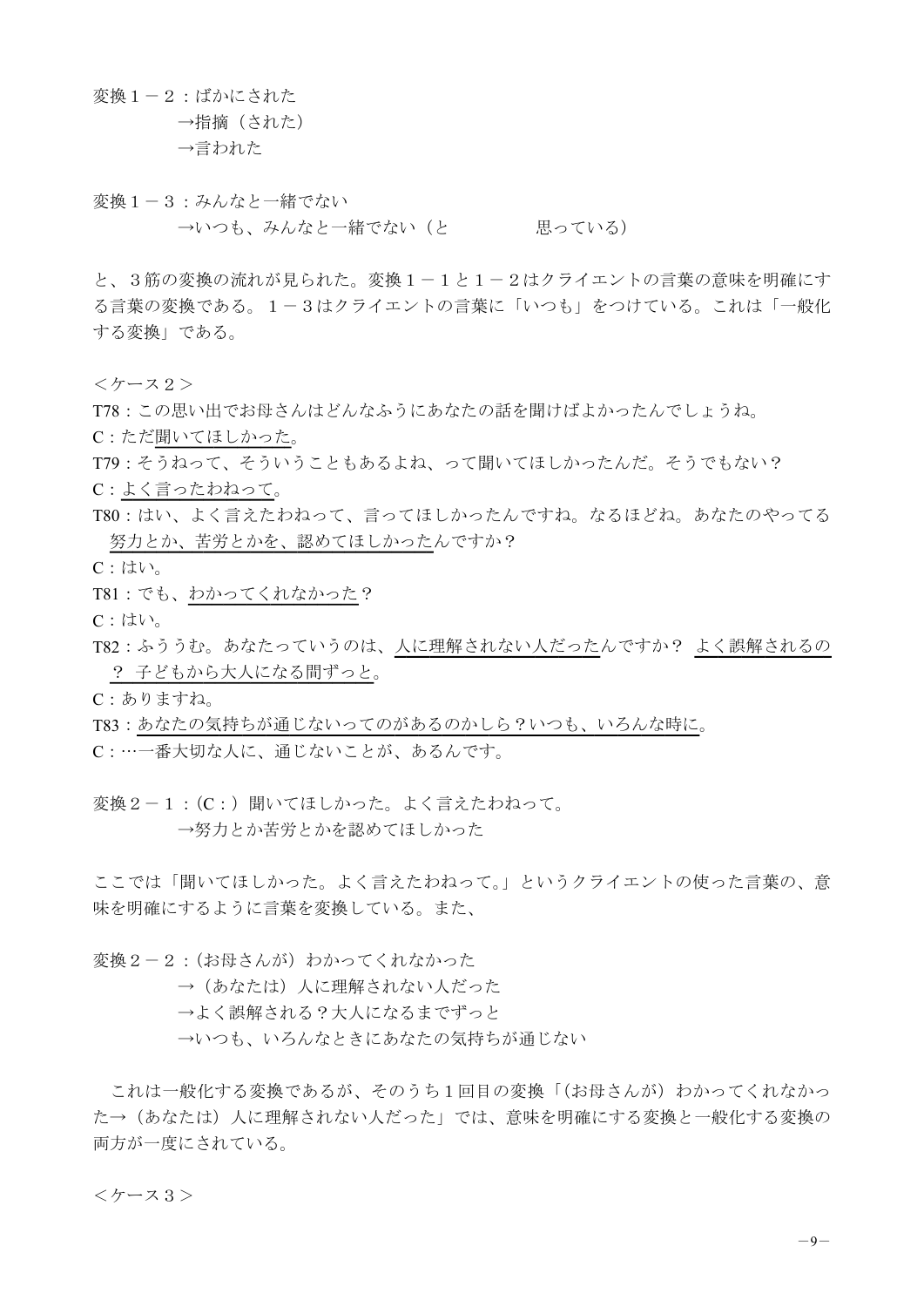T73: (ER 略) この話で、どんな感情がありましたか?

C:私は、おろかだ。

- T74: ははあ、どこがおろかなんですか?
- C: 財布をなくしてしまった。
- T75: 何でなくしてしまったんでしょうね。注意深くないから?
- C:注意深くない、からだと思う。
- T76: 他のことに夢中になるから?
	- (T77 は T76 の繰り返し)
- C: それもあると思います。
- T78: どういう点が注意深くなかったりおろかだったりするのかもうちょっと教えてもらえます か? あなたの問題点を。
- C:その、買い物した帰りに、河原を通って来たとき、河原遊びのほうが面白くなってしまって。 T79:ああ、そうなんだ、寄り道したんですか、もう少しちゃんとした道があるのに。
- C:はい、わざわざ河原の中を通って。でも、楽しかったことしか覚えてないんです。

T80:あ、楽しかったんですね、はいはい。だいたいいつも寄り道する人なんですか?人生。 C:嫌いじゃないですね。

T81 : そう、で、普通の道を普通に生きていくのはいやなのね? C:はい。

変換 3-1: (C:) おろか

→注意深くない

- →他のことに夢中になる、
- 変換3-2:河原を通ってきた
	- →寄り道した
	- →だいたいいつも寄り道する人なんですか、人生?
	- →普通の道を普通に生きていくのはいや

の2筋が見られた。変換3-1はここでは「おろか」の意味を明確にする「言葉の変換」であ る。変換3-2の1回目(「河原を通ってきた」→「寄り道した」)と3回目の変換(「だいたい いつも寄り道する人なんですか、人生?」→「普通の道を普通に生きていくのはいや」)も言葉 の意味を明確にする変換であるが、2回目の変換(「寄り道した」→「だいたいいつも寄り道す る人なんですか、人生?」)は一般化する変換である。

このように、各ケースとも早期回想から sPL を出す相で、a. 言葉の意味を明確にする変換、b. 一般化する変換、の2種類の「言葉の変換」が使われていた。

ここで、以上の結果をまとめる。ライフスタイル分析型の心理療法3ケースの逐語録を分析し た結果、以下のようなことがわかった。

A. クライエントのプライベート・ロジックを発話するまでに治療者は次のような手順を踏んでい ࠋࡓ

1) 早期回想での感情をきく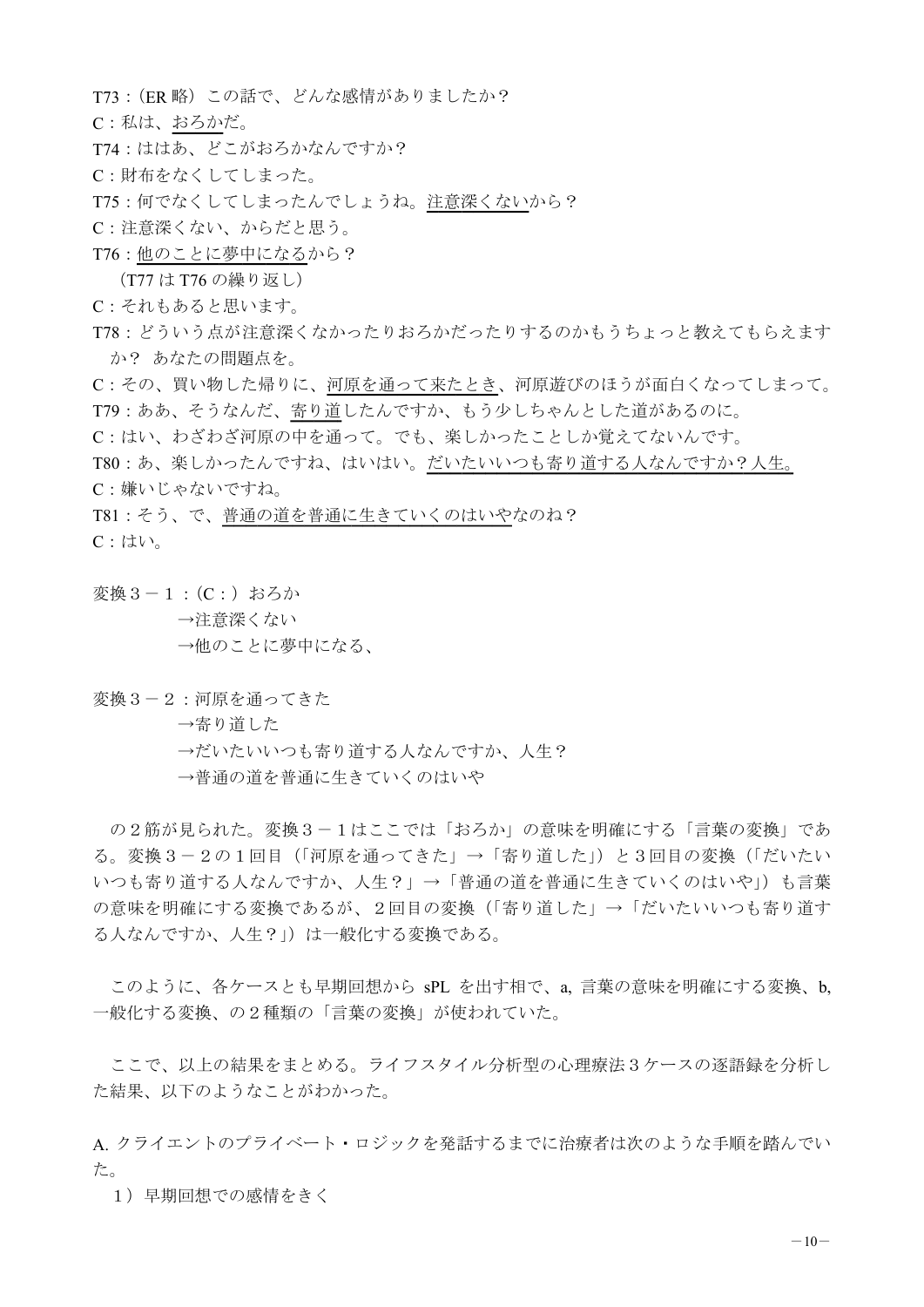- 2) 早期回想での特異的プライベート·ロジック (sPL) を発話
- 3) 他の場合にも sPL が使われているか確認する
- 4) 早期回想ごとに、上記1から3を繰り返す
- 5) sPL と現在の問題との関わりについてきく
- 6) プライベート・ロジック (PL) 発話
- B. 早期回想から sPL を探す相で、次の2種類の「言葉の変換」がみられた。
	- a. 言葉の意味を明確にする「言葉の変換」
	- b. 一般化する方向の「言葉の変換」

## 考察

### 1. 構造主義的研究

1990 年ごろから社会科学の領域で、ナラティブ・ベイスト (narrative based)と言う考え方が用 いられるようになり、人の語り (story) や、対話 (conversation) による相互交流に焦点をあてて 事象を記述する、構造主義的研究がされ始めた。観察された現場での出来事から法則性を見つけ 出すこの研究法を用いると、心理療法や医療の現場といった主観的で再現不可能な事象を科学的 に研究対象とすることができる。

我が国のアドラー心理学界でも 2006 年頃から構造主義的手法による研究が見られる。井原は、 アドラー心理学自助グループにおける司会役の発話には、どのグループでも共通した「メタ・メ ッセージ」が用いられていることを報告し、これがアドラー心理学のグループセッションの構造 をあらわしていると考えた<sup>[5]</sup>。また清野は、より援助力のあるグループ運営のためのメタ・メ ッセージの工夫について報告した<sup>[6]</sup>。続いて角田は、グループの援助力向上ためにはメタ・メ ッセージだけでなく「メッセージ」の工夫が重要であると発表した<sup>[7]</sup>。

昨年私はアドラー心理学の個人心理療法セッションについて逐語録を分析したところ、治療者 が「言葉の変換」という技法を用いていることがわかった<sup>[1]</sup>。「言葉の変換」技法は、クライエ ントがライフスタイルを洞察する際の抵抗を少なくするためにメッセージを工夫したものであ り、これは清野のいう「質のよいメッセージ」<sup>[8]</sup>にあたると考えられる。

本研究もアドラー心理学の個人心理療法セッションにおけるメッセージについて調査したもの であり、構造主義的方法を用いたこれらの先行研究に連なっている。今回は、前回明らかになっ た「言葉の変換」技法が、心理療法セッションの中で抵抗操作以外の目的でも使われていること に注目し、クライエント物プライベート·ロジックを言語化するまでの 段階において、この技法がどのように使われているかを調査した。

そのために、クライエントのプライベート·ロジックを発話するまでにどのような手続きが踏 まれているかを、まずメタ・メッセージを指標として、次にメッセージを分析して調査した。

#### 2.心理療法で行われていること

### 2-1: 心理療法全体の流れ

ルドルフ·ドライカース (Rudolf Dreikurs)によれば、心理療法は1)関係樹立と情報収集 2) 情報分析 3) 洞察 4) 再教育の4つの段階よりなる<sup>[9]</sup>。逐語録よりメタ・メッセージを拾 い上げて全体の流れを検討したところ、今回分析の対象となった3ケースにはいずれもこの4つ の段階がみられた。心理療法が実際にこの4段階を追って行われていることがわかった。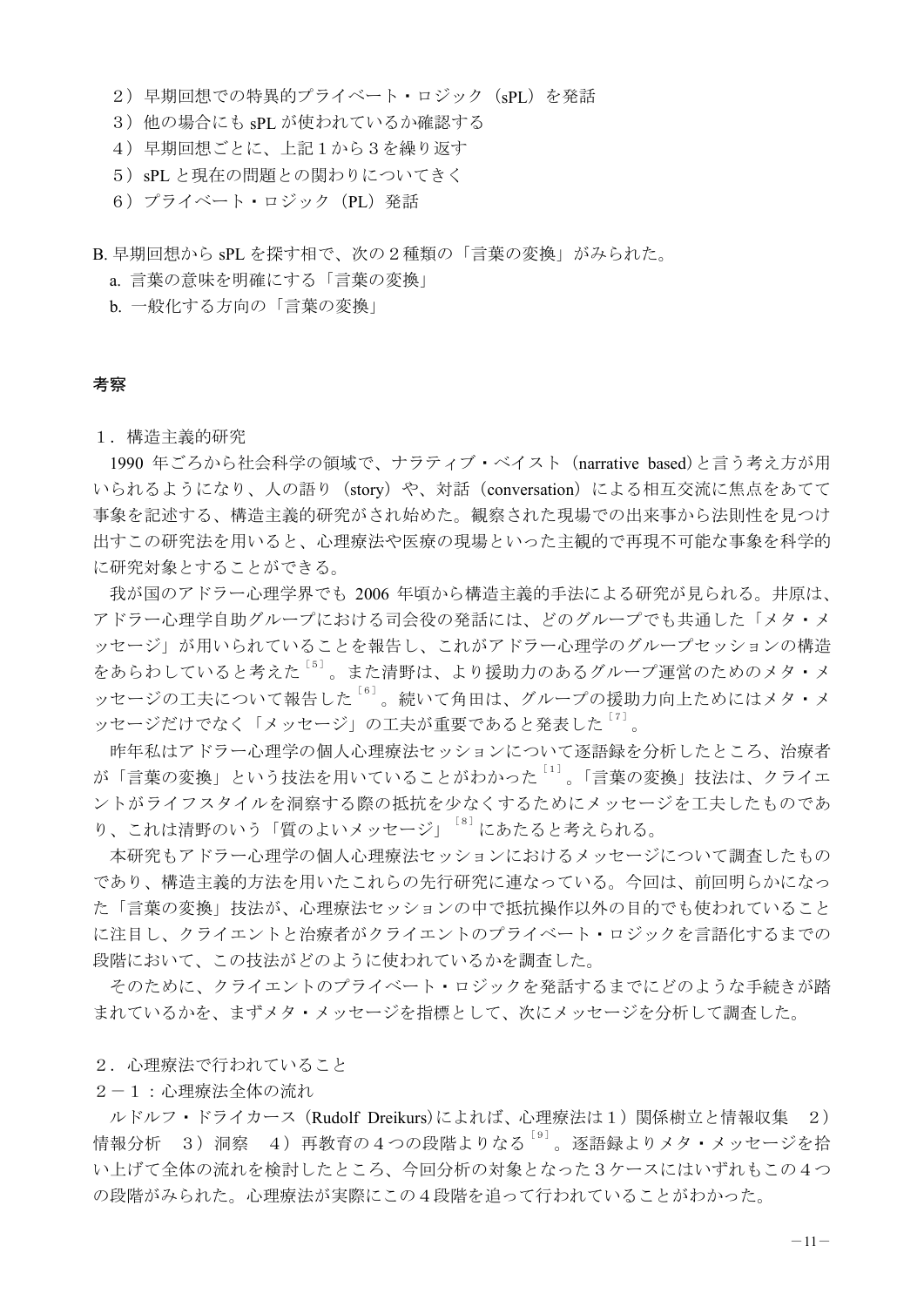2-2: 行動の根拠を論理的に記述する

野田俊作は「個人はライフタスクと出遭ったとき、私的意味づけであるライフスタイルを参照 して、ある行為を決断する。論理学風に言うと、ライフスタイルという前提とライフタスクとい う前提から、三段論法的に行為の決断という結論を導く。この全体を私的論理 private logic と よぶ。」と述べている<sup>[10]</sup>。 つまり、プライベート・ロジックは、

前提A. 私は(人々・世界は) ××だ。私は○○でなければならない。=私的意味づけ 前提B. こういう出来事が起きた。=ライフタスク 結論C. だから私は~~する。=行為の決断

の形で表すことができるのである。

いま、クライエントが自分の行動Cに問題を感じているとする。クライエントが導き出した結 論であるCの行動を変えるためには、AまたはBの前提を覆せばいいのだが、Bは事実であり変 えることができない。そこで、価値判断であるAを覆すことになる。

アドラー派カウンセリングではプライベート·ロジックにはさわらずに、クライエントの行動 のみを変える代替案が提示される。これに対して心理療法では、行動Cをおこすに至るクライエ ントの論拠にアプローチする。つまり、アドラー派の心理療法において治療者は、クライエント の私的論理(プライベート・ロジック)を論破しようとしているのである。

そのためには単一のエピソードでだけでなく、あらゆるエピソードで共通して働いているクラ イエントの前提Aから出たプライベート·ロジックを言語化することが必要になる。

2-3: プライベート・ロジックを科学的方法で探す

今回調査したケースでは、最終的にプライベート·ロジック (PL) を発話するまでの間に、治 療者はまず、ある早期回想に特異的なプライベート・ロジック (sPL) を出し、次にそれが他の 場合にも働いているか確認していた。その上でさらに現在の問題でも同じプライベート・ロジッ クが働いていることを確認し、その後で最終的な PL 発話となっていた。治療者は、クライエン トのプライベート・ロジックを言語化する際に、観察できる事象から仮説を立てそれを検証する といった科学的な手順をふんでいたのである。こうして検証され言語化されたプライベート・ロ ジックは、理論として、予測と制御のために適用可能となる。このプライベート・ロジックを参 照することでクライエントは、ある出来事に対する自分の行動を予測し、ゆくゆくは行動を制御 できるようになるかもしれない。

3.「言葉の変換」の治療的意味

昨年報告した「言葉の変換」は、アメリカの催眠療法家ミルトン・エリクソン (Milton Erickson) が治療に使った「わずかな変化を拡大する」方法のバリエーションであったが、今回の2種類の 「言葉の変換」もまた同様と考えられる。「言葉の意味を明確にする言葉の変換」は、言葉の意味 の示す範囲を限定するために使われている。一見大きなものを小さくしていっているように見え ながら、クライエントがはじめに語った言葉の示す意味は次第に明確になっている。望遠鏡でも のを見るときに、材象物がはっきりと見えるように、ゆっくりと焦点を絞るのと似ているように 思われた。一方、文や単語に「いつも」などの一般化する言葉を付け加えるのが「一般化する言 葉の変換」であった。こちらは少ない頻度をあらわす言葉から高い頻度をあらわす言葉に変換さ れていた。

治療者が変換した言葉を使うことで、クライエントは語りをわずかに変化させることになる。